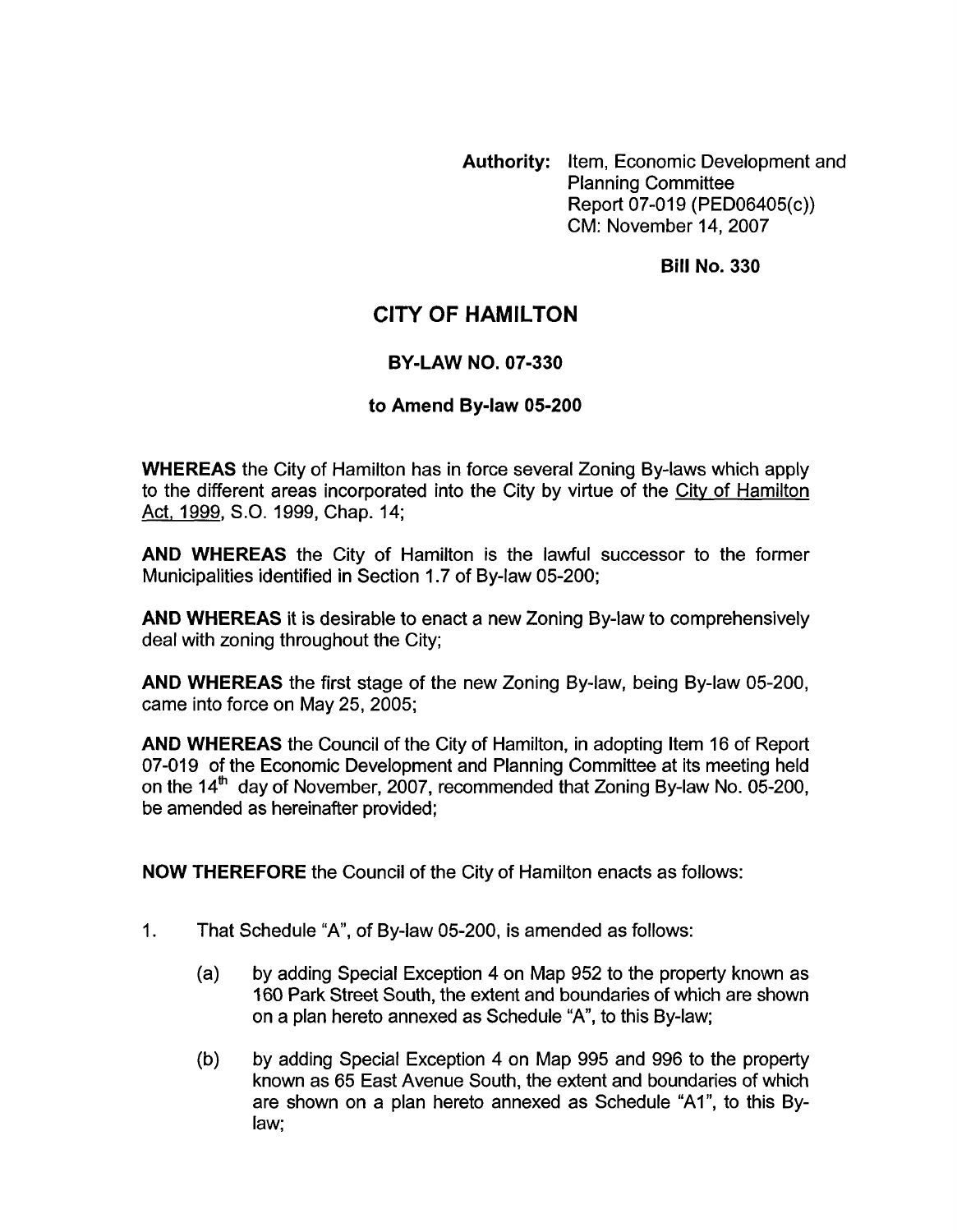- (c) by changing the zoning from the Community Institutional (12) Zone to the Neighbourhood Institutional (11) Zone on Map 998, for the property known as 77 Gage Avenue North, the extent and boundaries of which are shown on a plan hereto annexed as Schedule "A2", to this By-law;
- (d) by deleting the lands known as 636 Upper James Street from Map 1084, the extent and boundaries of which are shown on a plan hereto annexed as Schedule "A3" to this By-law;
- (e) by adding the Major Institutional (13) Zone to Map 1129, for the property known as 60 Chedmac Drive, the extent and boundaries of which are shown on a plan hereto annexed as Schedule "A4", to this By-law;
- **(9** by changing the zoning from the Neighbourhood Institutional (11) Zone to the Community Institutional (12) Zone on Map 1181 , for the property known as 1045 Limeridge Road West, the extent and boundaries of which are shown on a plan hereto annexed as Schedule "A5", to this By-law;
- (9) by changing the zoning from the Community Institutional (12) Zone to the Neighbourhood Institutional (11) Zone on Map 1251, for the property known as 378 Highway No. 8, the extent and boundaries **of**  which are shown on a plan hereto annexed as Schedule "A6", to this By-law;
- (h) by deleting the lands known as 66 Skyview Drive from Map 1287, the extent and boundaries of which are shown on a plan hereto annexed as Schedule "A7" to this By-law;
- (i) by adding Special Exception 8 to the Major Institutional (13) Zone on Maps 1291 and 1344, for the properties known as 1321 , 1329, 1335, 1339, 1343, 1347, 1349 and 1355 Upper Wellington Street, the extent and boundaries of which are shown on a plan hereto annexed as Schedule "A8", to this By-law;
- (j) by changing the zoning from the Community Institutional (12) Zone to the Neighbourhood Institutional (11) Zone on Maps 1449 and 1450, for the property known as 62 Templemead Drive, the extent and boundaries of which are shown on a plan hereto annexed as Schedule "A9", to this By-law;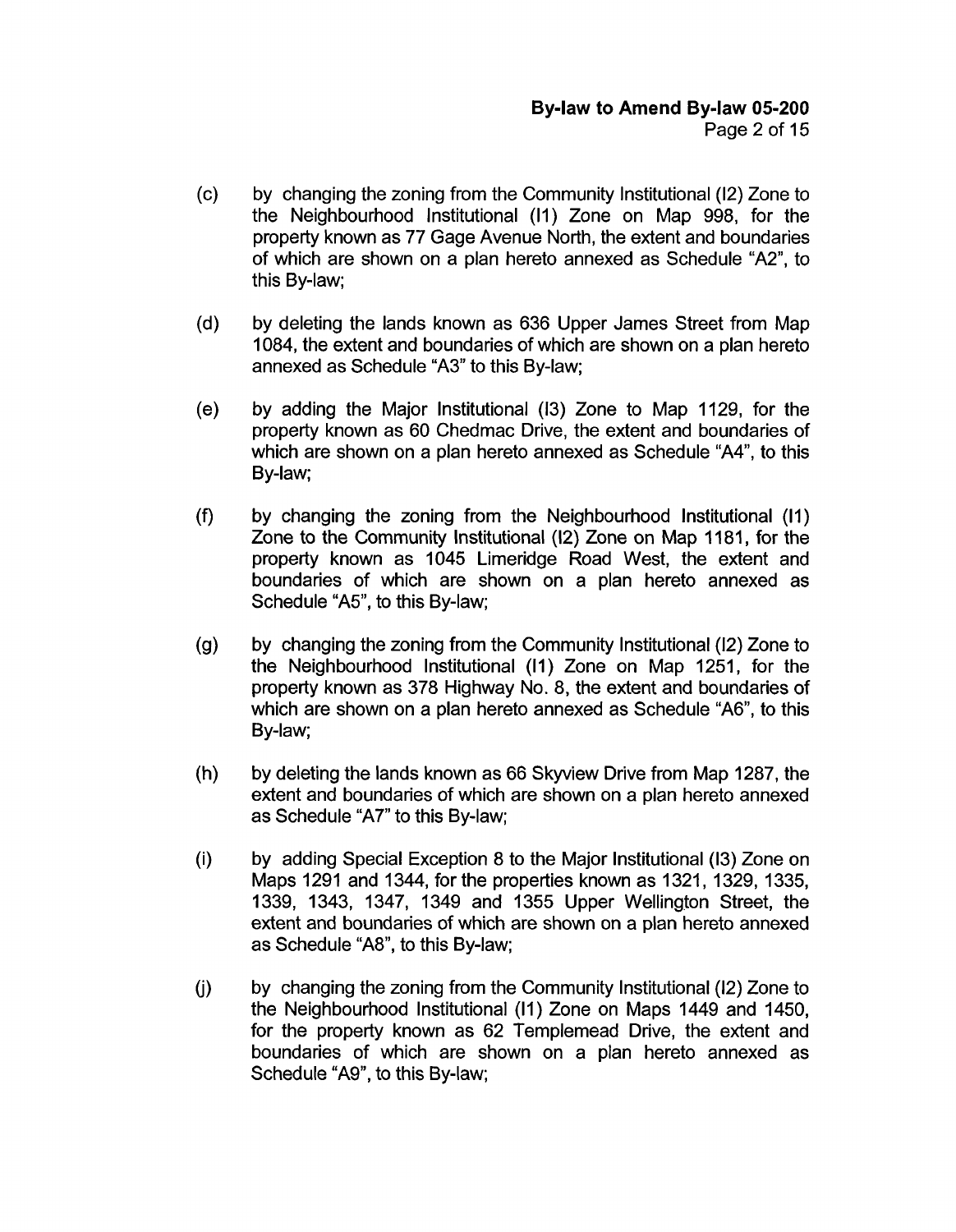- (k) by deleting the lands known as 1338 Stone Church Road East from Map 1451, the extent and boundaries of which are shown on a plan hereto annexed as Schedule "A10", to this By-law:
- (I) by changing the zoning from the Neighbourhood Institutional (11) Zone to the Major Institutional (13) Zone on Maps 1503 and 1504, for the property known as 351 Ventura Drive, the extent and boundaries of which are shown on a plan hereto annexed as Schedule "A1 I", to this By-law.
- 2. Schedule "C" of By-law 05-200 is amended by adding an additional special exception as follows:
	- "8. Notwithstanding Sections 8.3.2.1 and 8.3.2.2 of this By-law, on those lands zoned Major Institutional (13) Zone, identified on Maps 1291 and 1344 of Schedule "A" - Zoning Maps and described as 1321, 1329, 1335, 1339, 1343, 1347, 1349 and 1355 Upper Wellington Street, the following special provisions shall also apply:
		- a. A maximum of 121 dwelling units shall also be permitted within one or more buildings;
		- b. Minimum Lot frontage  $-$  19.0 metres;
		- c. Section 8.3.2.2 c) shall not apply; and,
		- d. Section 8.3.2 shall not apply to the existing single detached dwelling and no further additions shall be permitted."
- 3. The Clerk is hereby authorized and directed to proceed with the giving of notice of the passing of this By-law, in accordance with the Planning Act.

**PASSED and ENACTED this 14<sup>th</sup> day of November, 2007.** 

Juge

**Fred Eisenberger** Mayor **City Clerk** 

Kevin C. Christenson

CI-07-L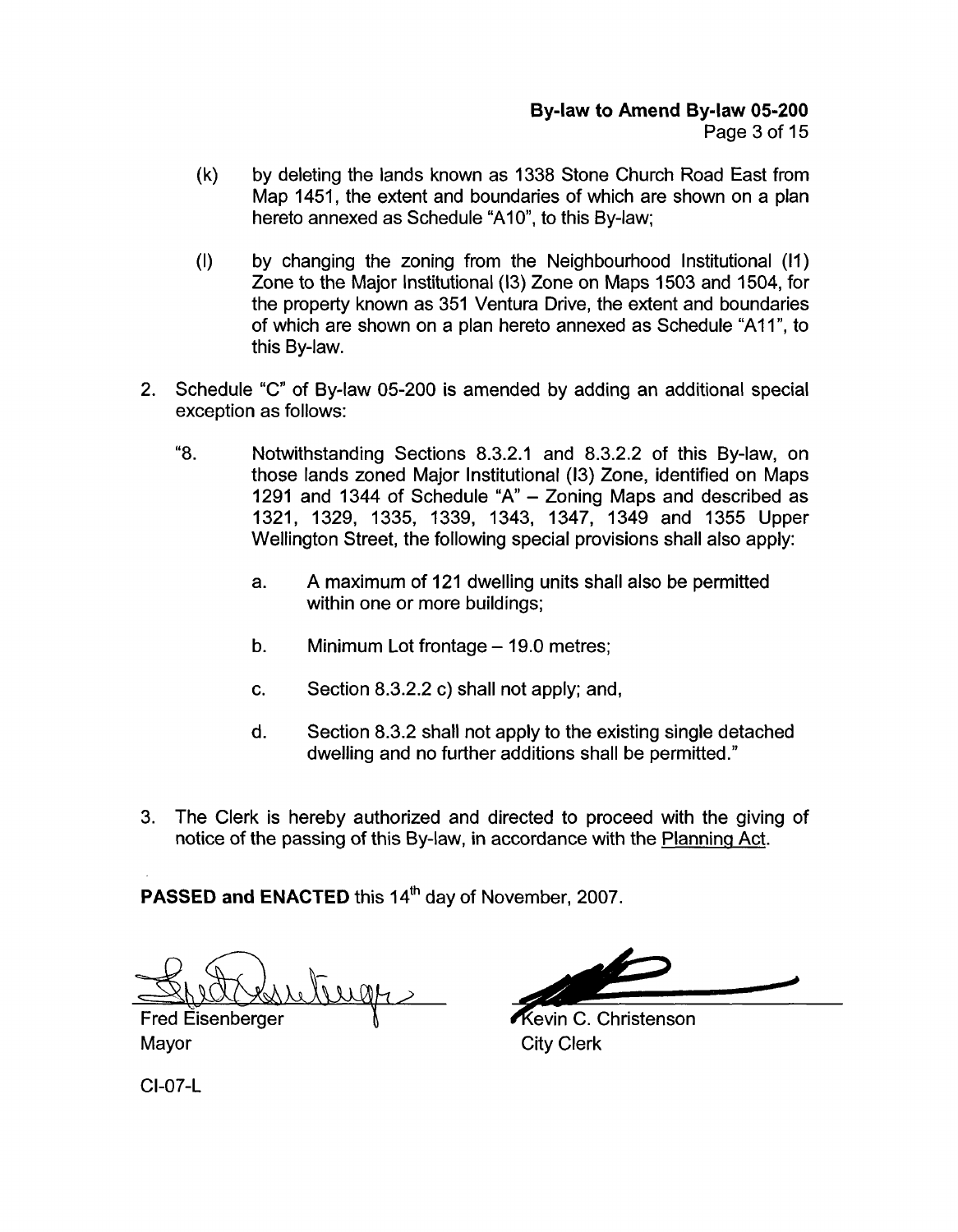# **By-law to Amend Bylaw 05-200**  Page 4 of 15

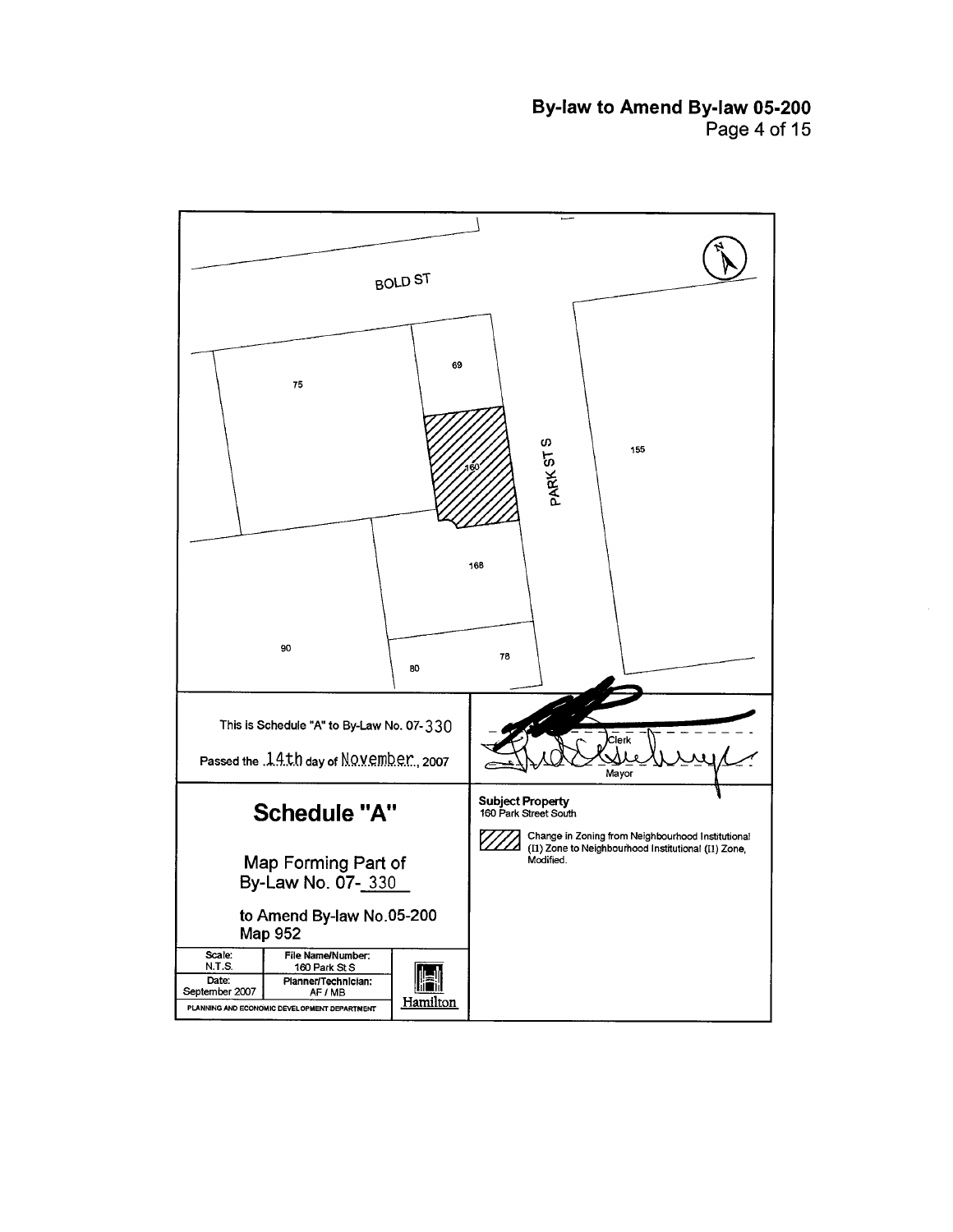# **Bylaw to Amend By-law 05-200**  Page **5** of 15

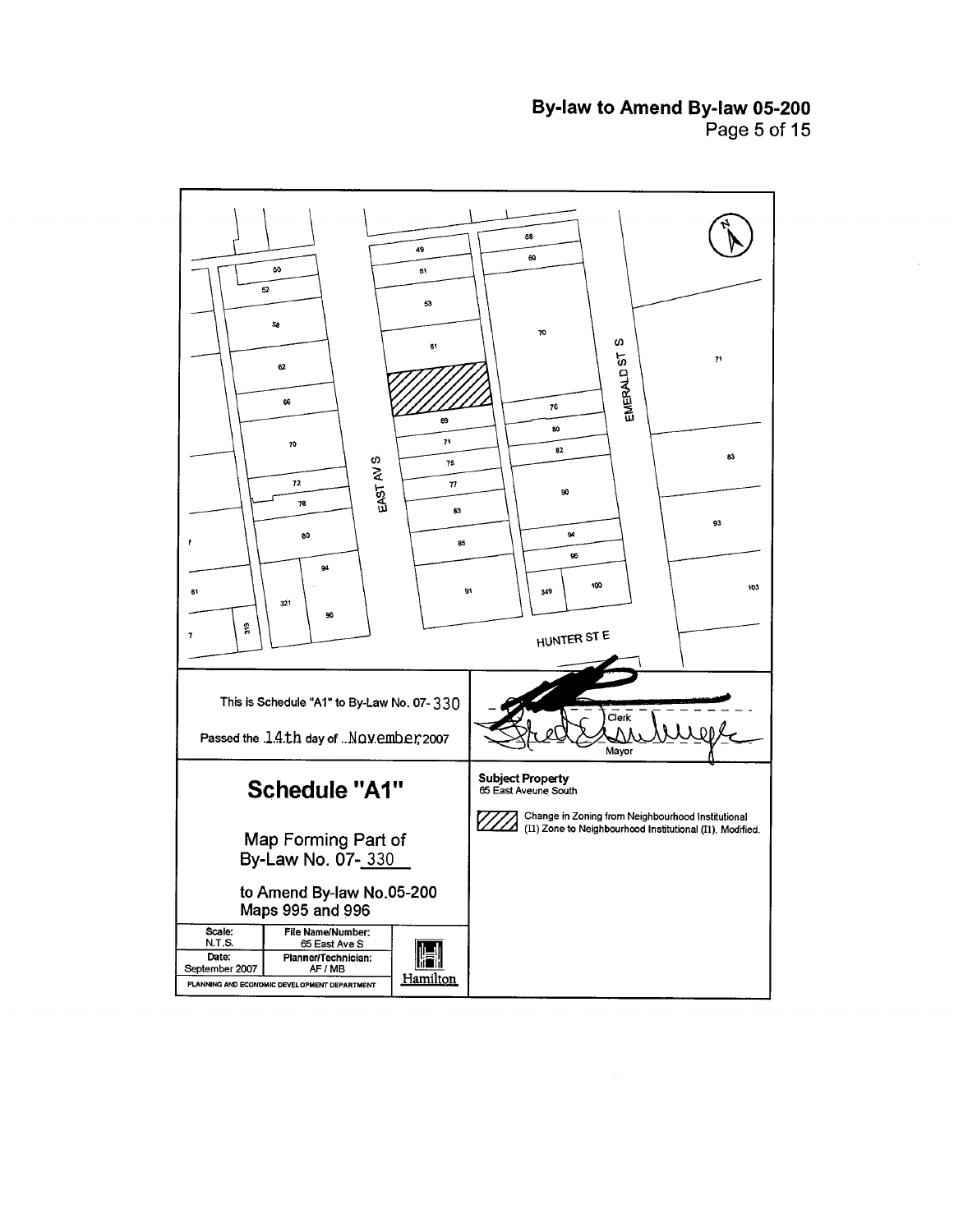**Bylaw to Amend By-law 05-200**  Page 6 of 15

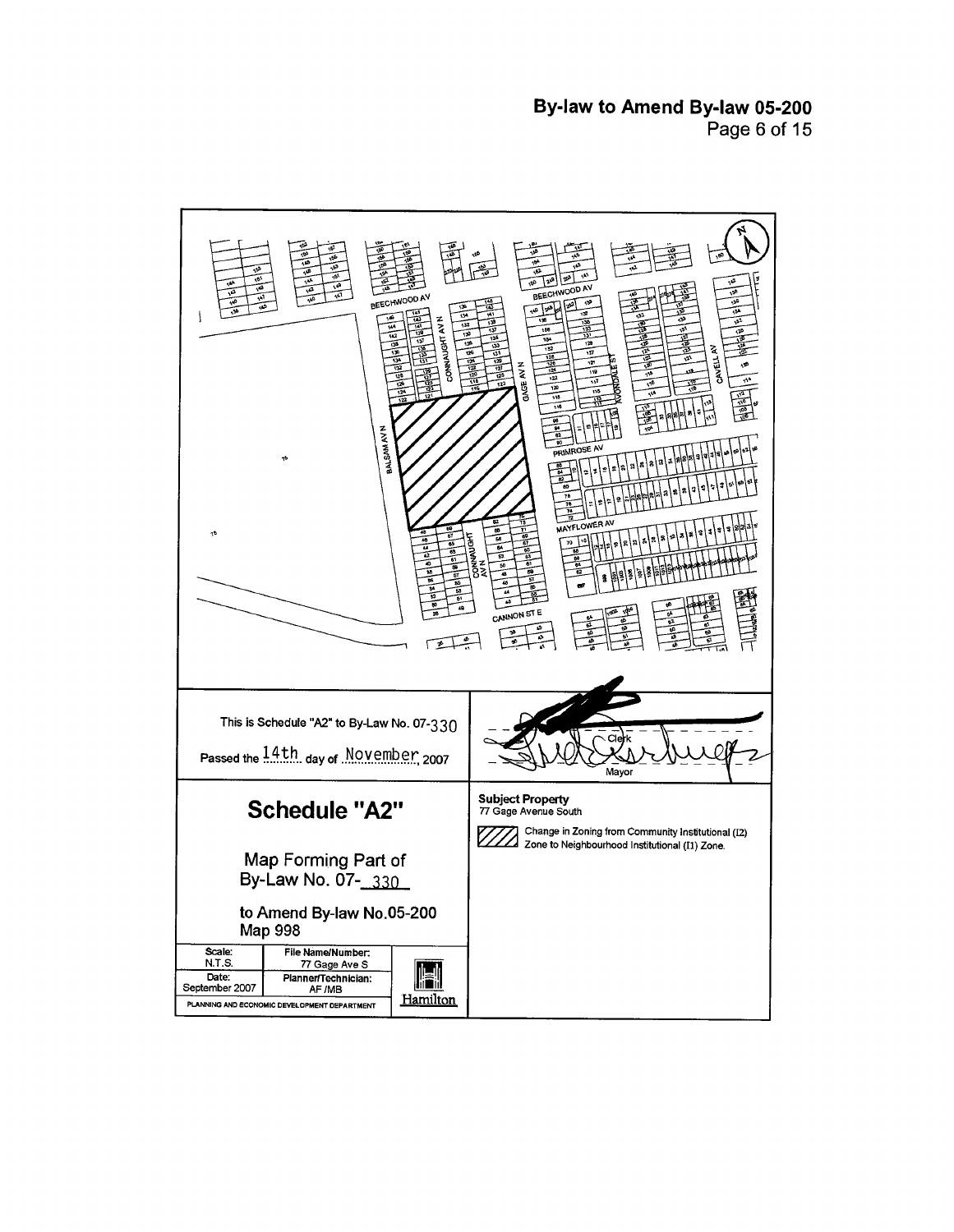**Bylaw to Amend By-law 05-200**  Page **7** of 15

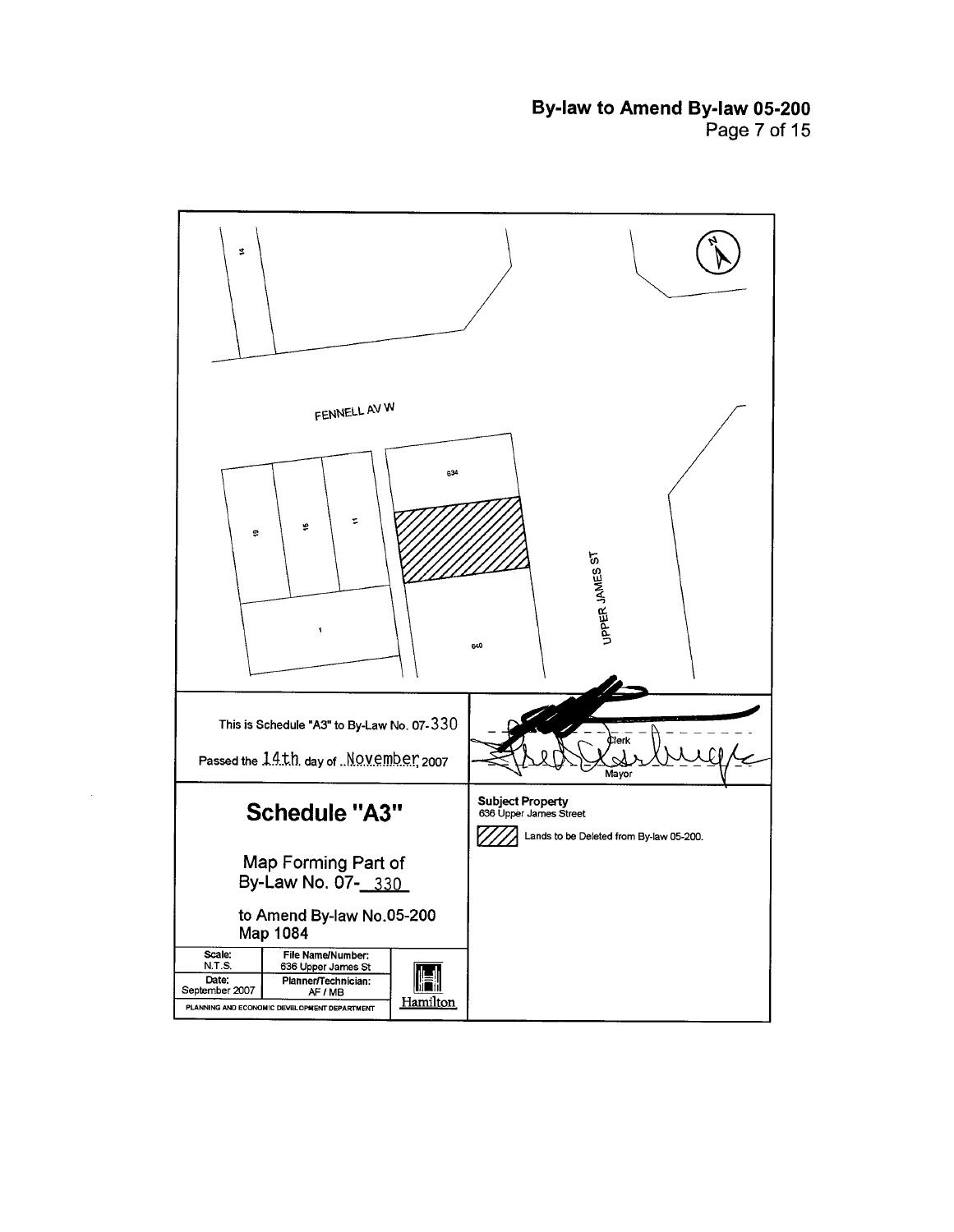**By-law to Amend By-law 05-200**  Page **8** of **15** 

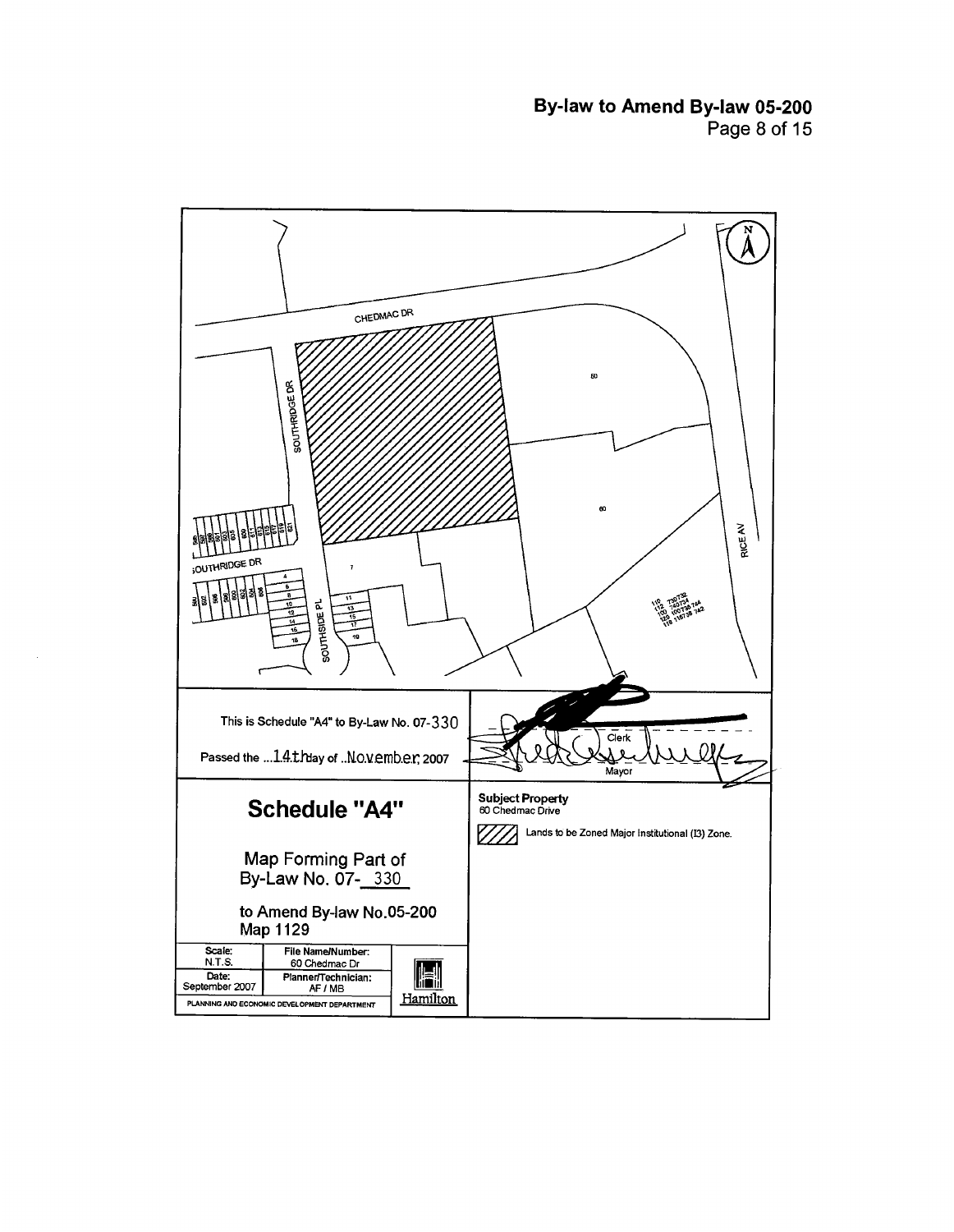# **By-law to Amend Bylaw 05-200**  Page **9** of 15



,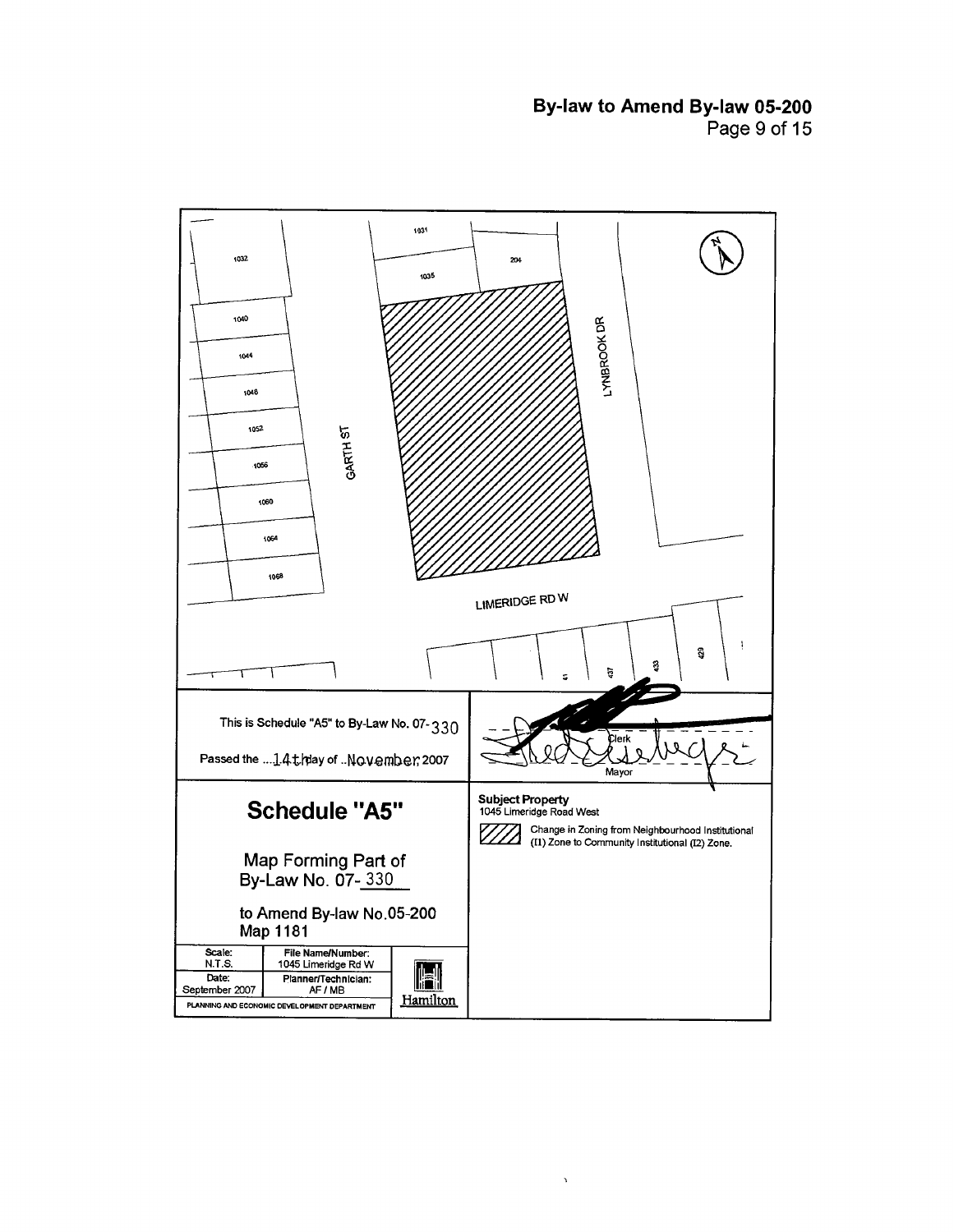**Bylaw to Amend Bylaw 05-200**  Page 10 of 15

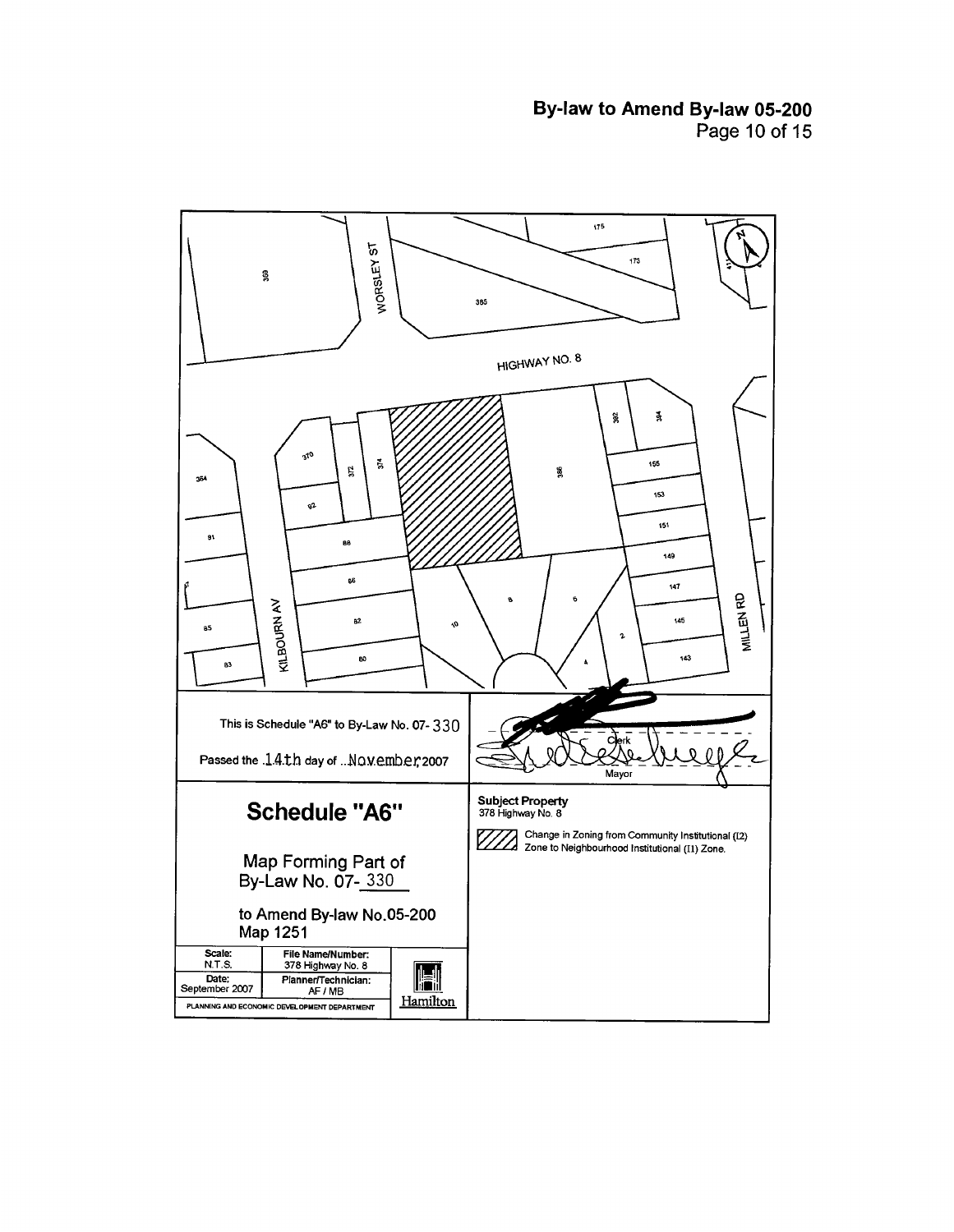# **By-law to Amend Bylaw 05-200**  Page 11 of 15

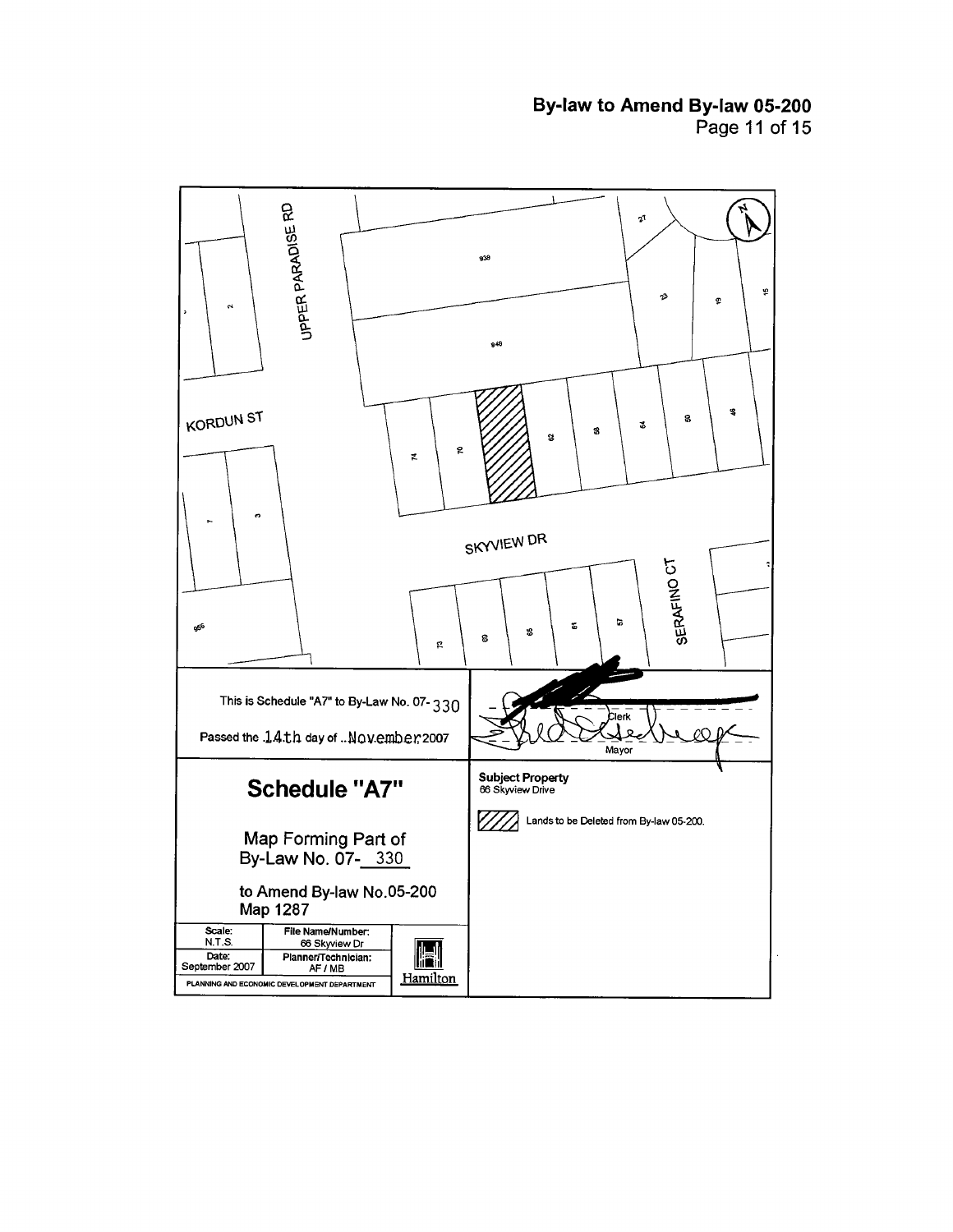**Bylaw to Amend By-law 05-200**  Page 12 of 15

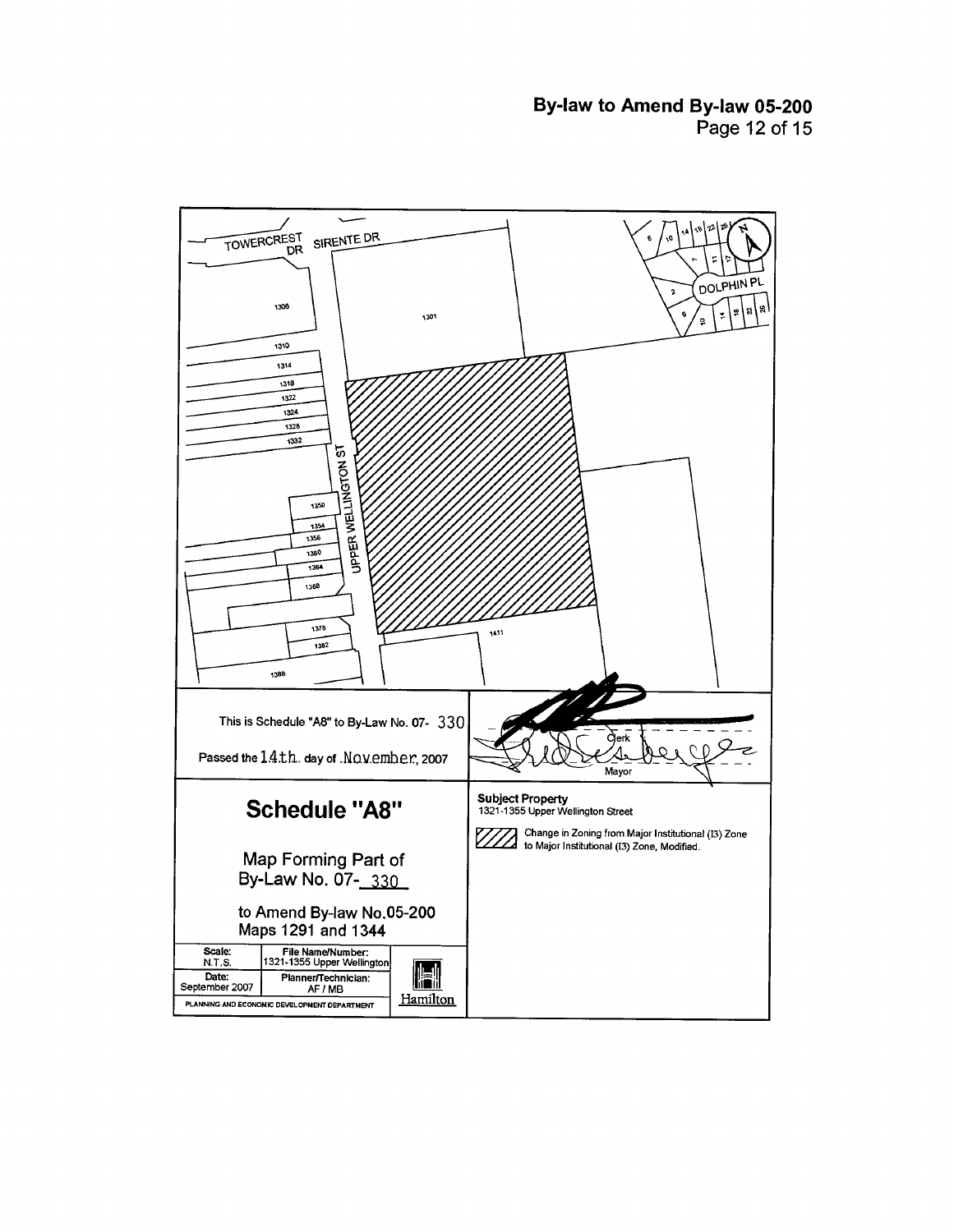**By-law to Amend Bylaw 05-200**  Page **13** of 15

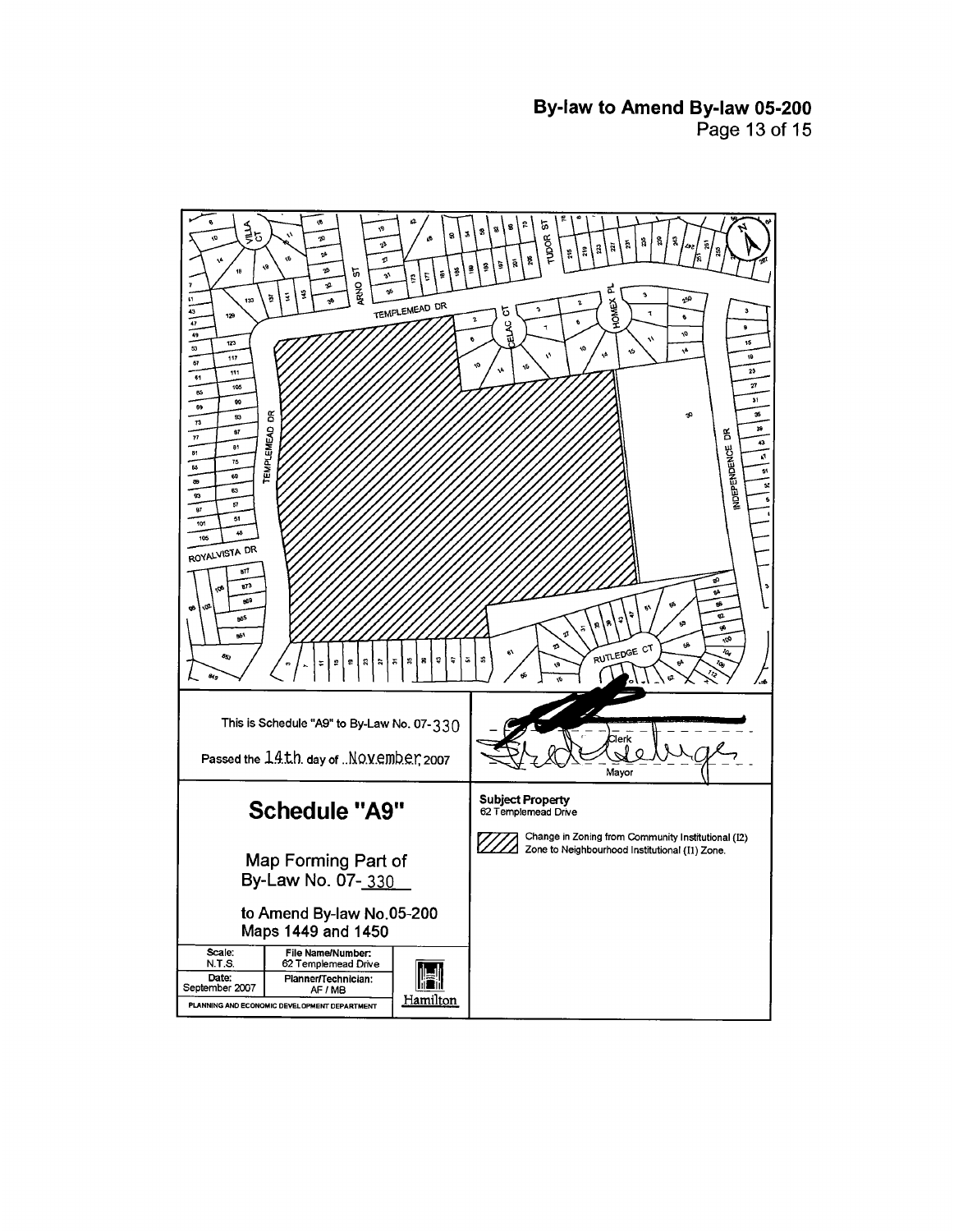# **Bylaw to Amend Bylaw 05-200**  Page **14** of **15**